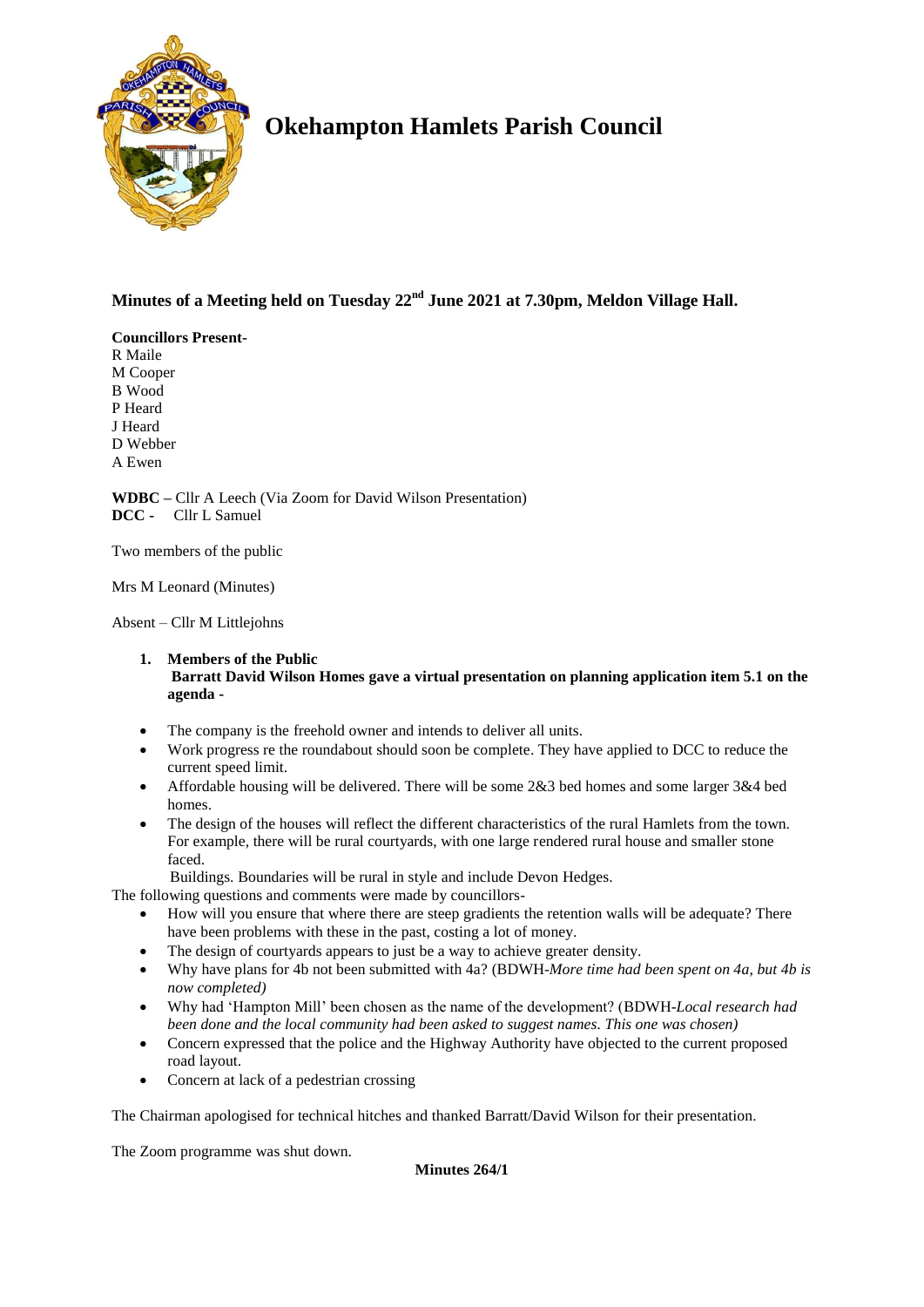A member of the public expressed concern about a piece of road that the developers have made that goes nowhere.

**2. Declarations of Interest** – there were no declarations of interest made

**3. Apologies** – apologies were received from West Devon Councillors K Ball, M Davies and J Yelland Cllr Yelland's report had been circulated and was noted.

**4. Approval of Minutes of previous meeting held on 4 th May 2021 and Annual Parish Meeting held on 4th May 2021.** The minutes of the meetings were approved as being an accurate record, proposed by Cllr Cooper, seconded by Cllr Webber. To be signed at the end of the meeting.

**5. Planning –** to consider and agree response to applications listed below together with any others received up to date of this meeting.

**5.1 WDBC 1391/21/ARM** Application for approval of reserved matters following outline application 2731/15/OPA for the construction of 89 dwellings, public open space, landscape planting, pedestrian, cycle and vehicular links and associated infrastructure, Parcel 4a East of Okehampton, Crediton Road. It was resolved to not support the application, proposed by Cllr Wood, seconded by Cllr Ewen for the following reasons-

- too dense to reflect the Hamlets,
- drainage issues do not seem to have been resolved.
- the parking provision is inadequate forcing unnecessary or difficult manoeuvres as outlined by both the police and Highways.
- there should be a pedestrian crossing between parcels  $4A \& 4B$  to the main play area provided for by the developer.

It was also noted that the name is inappropriate. It should reflect the local area (e.g., name of field)

**5.2 WDBC 1324/21/FUL** New artificial turf pitch with fencing, St James Church of England Primary School, Fort Road, Okehampton

It was resolved to support the application, proposed by Cllr Ewen, seconded by Cllr Cooper for the following reason-

The pitch will be a vital asset and personal experience of councillors endorsed the need to raise the height of the field to supply extra drainage to the site.

## **5.3 Dartmoor National Park Local Plan Proposed modifications consultation –** to consider any responses required to consultation.

The response consultations were daytime only and clashed with other commitments, Cllrs have a chance to respond individually, therefore no council response required.

**5.4 to** consider any applications received after issue of agenda. None have been received.

**6. Neighbourhood Planning** - to receive an update on joint Okehampton Councils

Chair of the Neighbourhood Plan committee, Alison Duckers, gave an update. She apologised for the time it has taken to reach this point. There is still not a Regulation 14 draft plan, but a draft has been circulated, available since April. She explained that she feels that there has always been a contradiction between community aspirations and what the authorities want from the plan and that there could yet be further delays because of disagreement with them about content. She is therefore proposing that a draft plan is put out now for consultation, to find out whether it is still what people wanted five years ago.

It was resolved to support putting the draft plan out for consultation. Proposed by Cllr Wood, seconded by Cllr Ewen.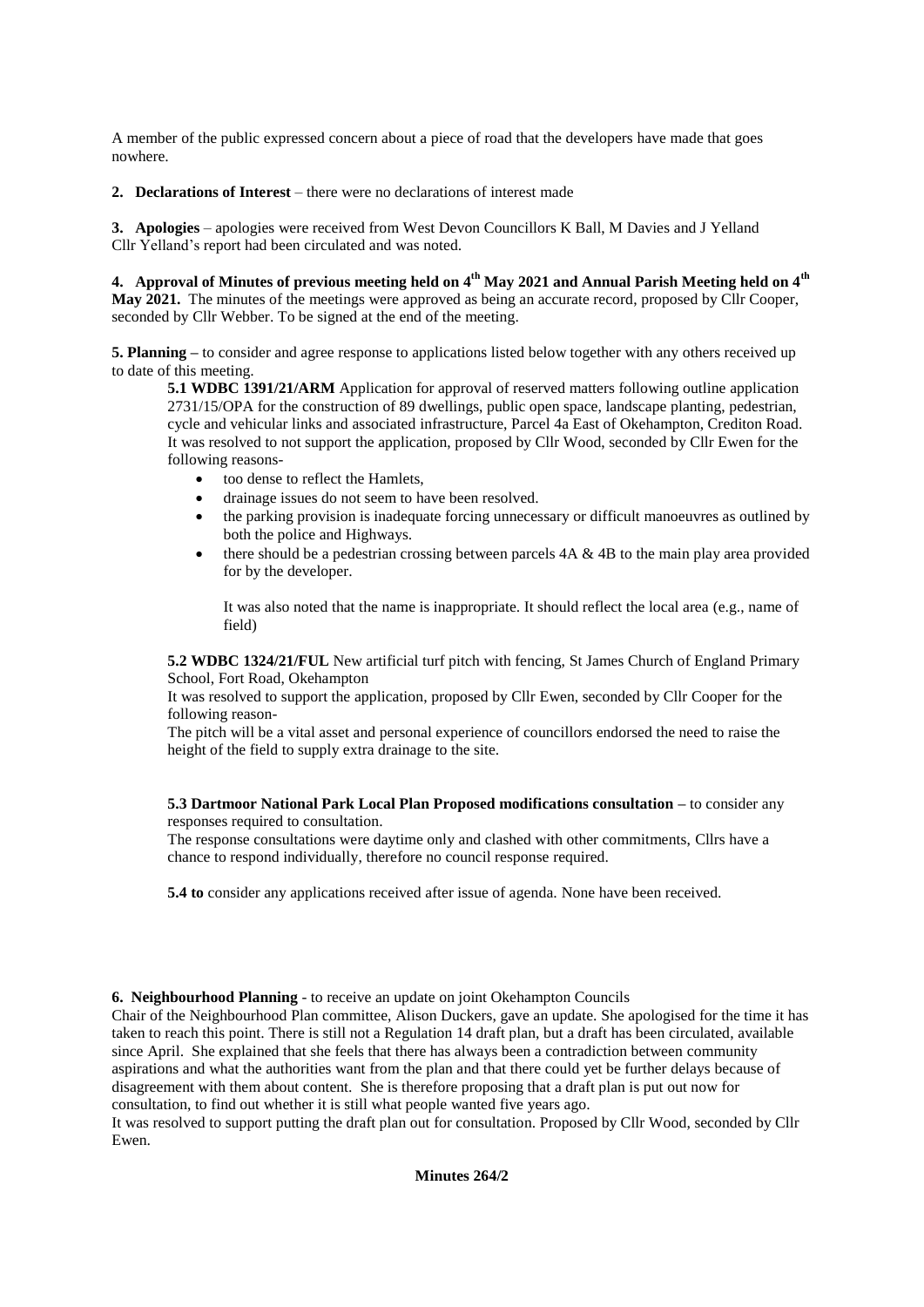The Chairman thanked Ms Duckers for her update and wished it to be recorded that the council very much appreciate all the hard work that she in particular had undertaken this year to reach this stage. Agreed.

#### **7. Correspondence**

None urgent, other than the email sent by the Clerk on 14<sup>th</sup> June regarding "Wild about Devon".

#### **8. Finance and Year End audit procedures** –

**8.1 Accounts for payment –**

| White Wood Management          | £ 170.00 |
|--------------------------------|----------|
| (Bird boxes supplied in March) |          |
| George Tillier (Hedge cutting) | £ 99.00  |
| Western Web                    | 54.00    |

It was resolved to pay all accounts. Proposed by Cllr Wood, seconded by Cllr Cooper.

8.2 Internal Audit – reviewed and noted.

8.3 External Audit – the Annual Governance Statement was reviewed and approved. Proposed by Cllr Wood, seconded by Cllr Webber.

8.4 The year end accounts 2020/21 were reviewed and adopted and theAnnual Accounting Statements Were reviewed and approved. Proposed by Cllr Wood, seconded by Cllr Ewen.

8.5 Dates of the Period for the Exercise of Public Rights,  $24<sup>th</sup>$  June  $-4<sup>th</sup>$  August 2021, were adopted, proposed by Cllr Wood, seconded by Cllr Webber.

8.6 To agree appointment of Internal Auditor for current financial year. It was resolved to appoint the current Internal Auditor, Alison Marshall, for the current financial year. Proposed by Cllr Wood, seconded by Cllr Cooper.

8.7 Insurance renewal, to note renewal terms. As this was due for renewal on June 1<sup>st</sup>, and renewal had previously been agreed, the Clerk had arranged payment of this. Renewal terms and payment approved and noted.

## **9. Open Spaces.**

**9.3 Security wardens** – to discuss potential requirement of engaging resources over summer months to engage with visitors to the area. To also consider purchase of 'hi-viz' wear for any 'patrols' of area. It was resolved to purchase hi-viz vests, with the Okehampton Hamlets Parish Council logo, for all councillors plus volunteers.

**9.4 DNP Meldon Wildlife Day – to consider request to hold event on**  $17<sup>th</sup>$  **August 2021.** 

Cllr J Heard proposed granting the request, seconded by Cll Ewen. Cllr P Heard moved an amendment, Seconded by Cllr Maile, that DNP change the date as the Beating of the Bounds is on the following day. **Agreed**

## **10. Clerks Report May/June 2021** – any questions raised by Councillors

The contents of the report were discussed. Items which were agreed on at this meeting-

Item 4. It was agreed to hold all meetings at Meldon until there are no restrictions on numbers meeting indoors. Item 11. Liz Westlake volunteered to remove the temporary signs at Bluebell Woods and keep them until needed again.

It was noted that OHPC insurance would not allow them to participate in "Beating the Bounds" this year.

#### **DCC report**

The Chairman welcomed Cllr Lois Samuel and invited her to speak to the meeting.

She reported that she is now a member of DNPA.

She is aware of traffic issues on Crediton Rd until the completion of the roundabout and agreed to discuss issues near Gypsy Corner with Highways and the Police.

Cllr Samuel agreed to write a report for the next Parish Council meeting

#### **Minutes 264/3**